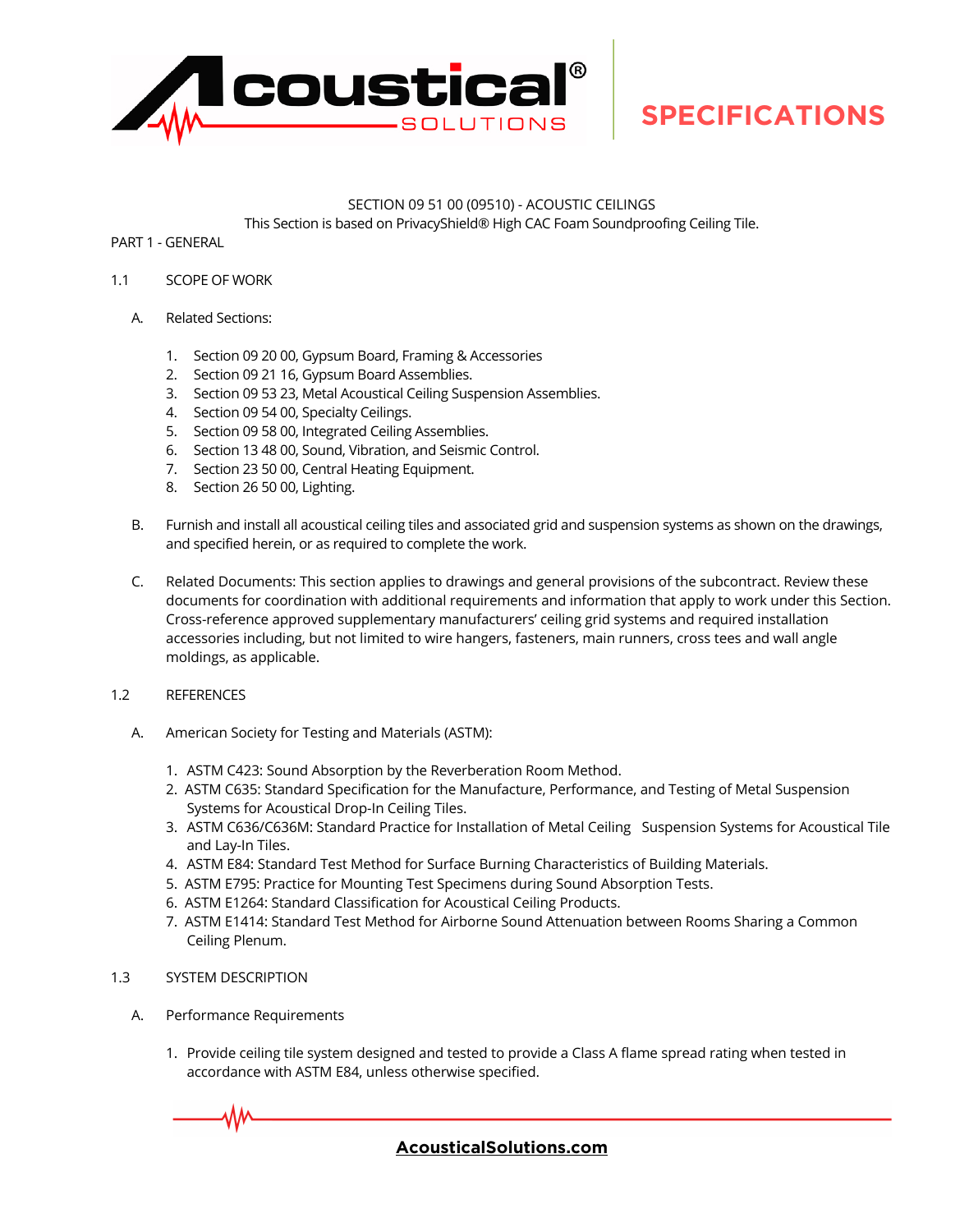

- 2. Provide ceiling tile system, which has been manufactured, fabricated and installed to provide Noise Reduction Coefficient (NRC) rating as follows, in accordance with ASTM C423:
	- a. Noise Reduction Coefficient {NRC} 0.85 Type-A Mounting
	- b. Ceiling Attenuation Class {CAC} 45 (2'x2')
	- c. Fire Class per ASTM E 84: Class A

### 1.4 SUBMITTALS

- B. Product Data: Manufacturer's technical data for each acoustical ceiling tile and suspension system required.
- C. Selection and Verification Samples: One (1) full-size 23 ¾" inch by 23 ¾" inch (603mm x 603mm) ceiling tile samples for color selection and/or verification.
- D. Shop Drawings: Layout and details of ceiling tiles. Show locations of items which are to be coordinated with, or supported by the ceilings.
- E. Closeout Submittals:
	- 1. Operating and Maintenance Manual, including cleaning and maintenance instructions.
	- 2. Extra Material for Owner's stock.
	- 3. Safety Data Sheets (SDS).

### 1.5 QUALITY ASSURANCE

- F. Minimum 5 years of experience in manufacturing acoustical products similar in complexity of the types specified herein.
- G. Single-Source Responsibility: Acoustical Solutions to provide ceiling tiles (only).
- H. Installer Qualifications: Acceptable to the manufacturer of the acoustical products being installed. Utilize an installer having demonstrated experience on projects of similar size and complexity.
- I. Mock-Up: Provide a mock-up for evaluation of installed appearance.
	- 1. Install acoustical products in areas designated by proper authority.
	- 2. Do not proceed with remaining work until proper authority approves workmanship and appearance.
	- 3. Approved mock-up may remain as part of the work.
- J. Surface Burning Characteristics
	- 1. Tested in accordance to ASTM E84
	- 2. Fire Class A
		- a. Flame Spread Index <25
		- b.Smoke Developed Index <50
- 1.6 Delivery, Storage, and Handling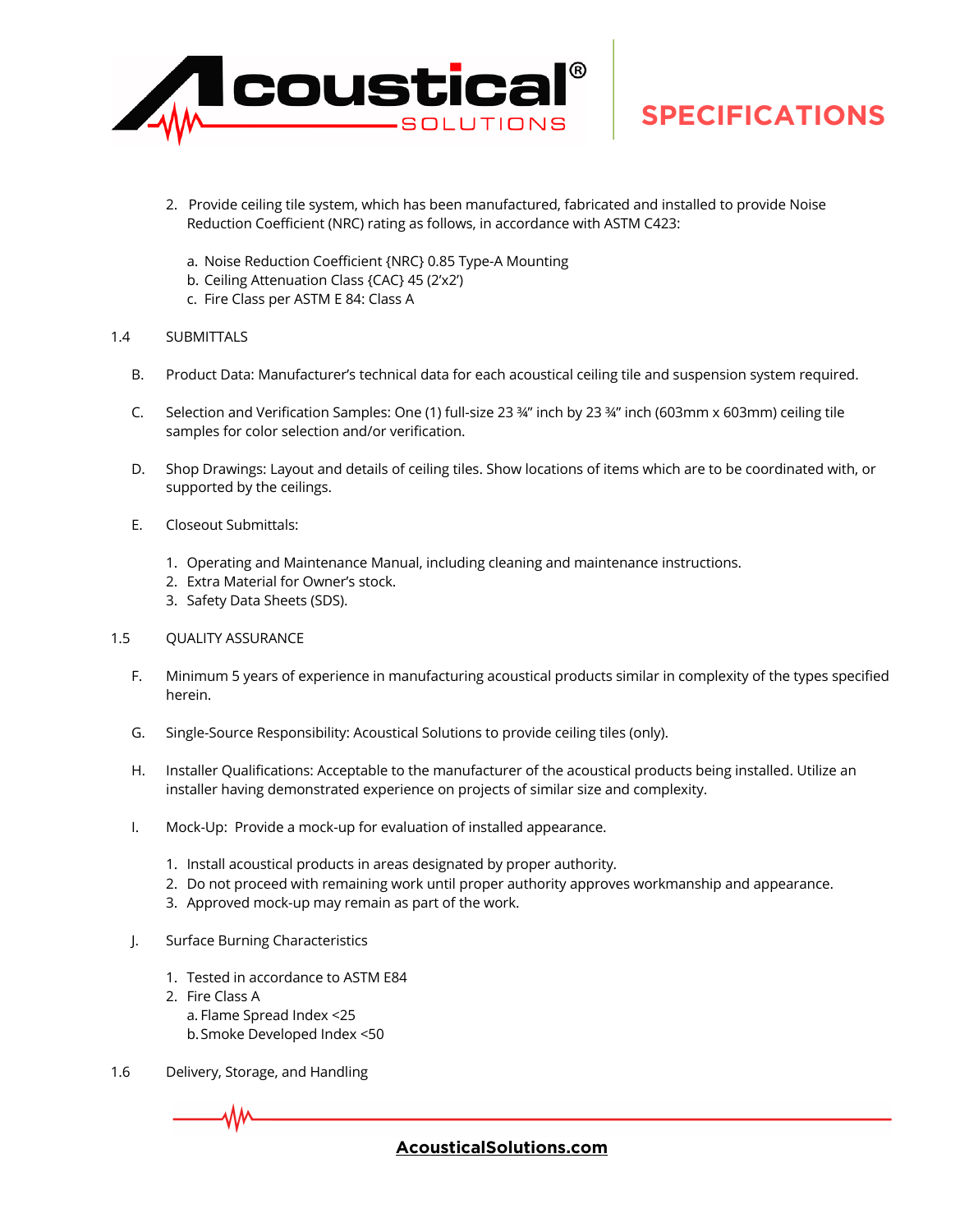

- K. Delivery: Deliver material in the manufacturer's original, unopened, undamaged containers with identification labels intact.
- L. Provide labels indicating Acoustical Solutions brand name, style, size and thickness.
- M. Storage and Protection: Comply with manufacturer's recommendations. Store materials indoors and protected from exposure to harmful environmental conditions and at temperature and humidity conditions recommended by the manufacturer.
- 1.7 Project Conditions
	- N. Environmental Limitations
		- 1. Install acoustic ceiling tiles only in conditions that are within the manufacturer's published limits for temperature and humidity.
		- 2. Areas receiving ceiling tiles should be free of construction debris and dust.
		- 3. Mechanical, sprinkler and electrical trades shall have completed their work above the ceiling structure prior to commencement of the ceiling tile installation.
- 1.8 Maintenance
	- O. Extra Materials: Provide a minimum of 1 box or 2%, whichever is larger, of additional materials if required for use by owner or the building maintenance and repair.
	- P. Provide new unopened cartons of extra materials, packaged with protective covering for storage and identified with appropriate labels.
- PART 2 PRODUCTS
- 2.1 MANUFACTURER
	- Q. ACOUSTICAL SOLUTIONS
		- 1. Acoustical Solution 2420 Grenoble Road, Richmond, VA 2329 | PH: 800-782-5742 | [AcousticalSolutions.com](https://acousticalsolution-my.sharepoint.com/personal/rlarkin_acousticalsolutions_com/Documents/Product/1-Techlite-Foam/Linear Foam/Z-Collateral/AcousticalSolutions.com)
- 2.2 MATERIALS
	- R. PrivacyShield® High CAC Foam Soundproofing Ceiling Tile: Ceiling tiles manufactured from 100 percent open-cell melamine foam with the following characteristics:
		- 1. Fire Resistance: ASTM E84, Class A
		- 2. NRC: 0.85 per ASTM C423 Type A mounting
		- 3. CAC: 45 for 23 3/4" x 23 3/4" ceiling tiles
		- 4. Foam Density: Light Grey 0.56 lbs./ft $3 +$ /-0.09 lbs./ft $3$ White 0.47lbs./ft<sup>3</sup> +/- 0.13lbs./ft<sup>3</sup>
		- 5. Service Temperature: -40˚F to 350˚F